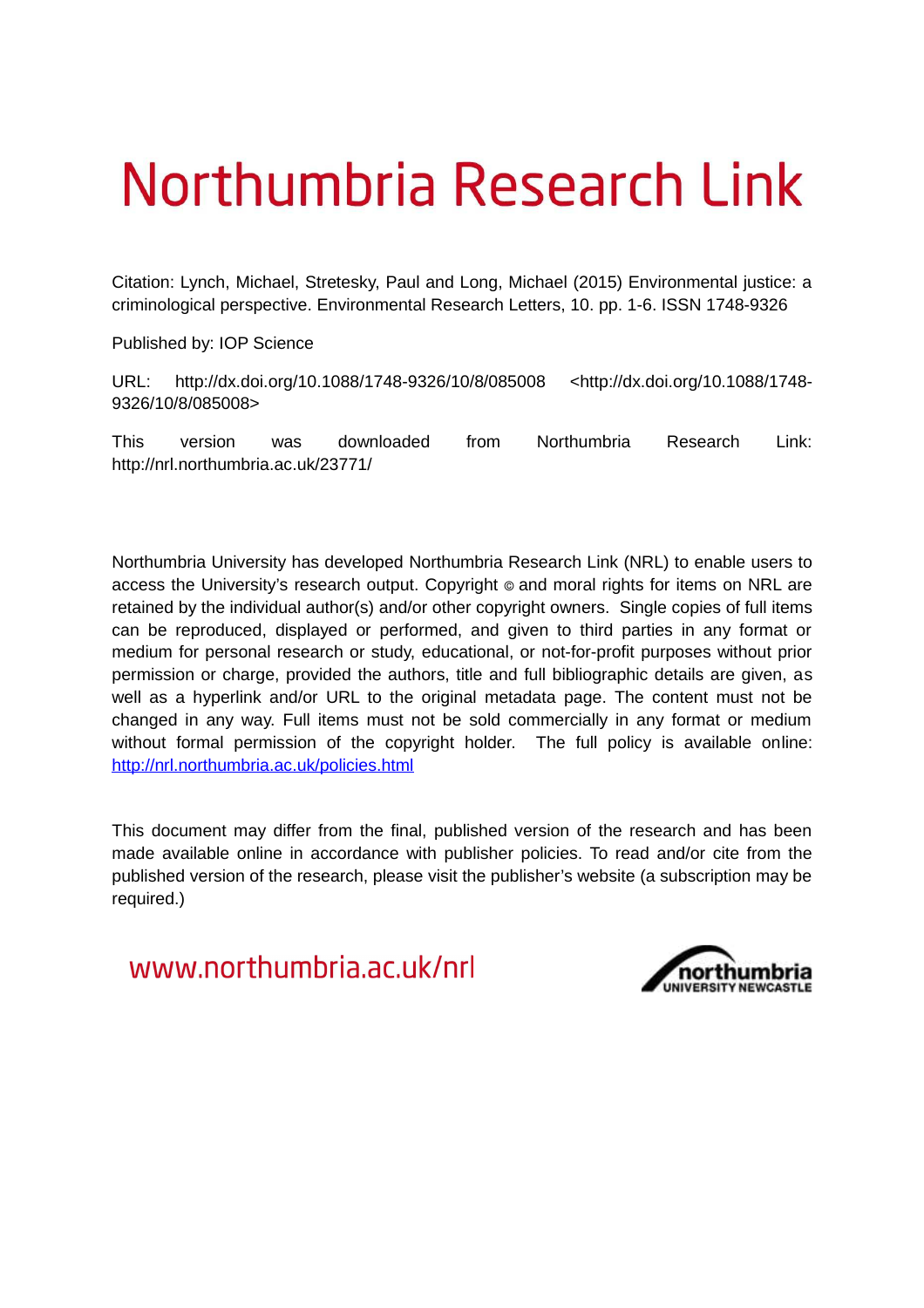## <span id="page-1-0"></span>**IOP**science

Environmental justice: a criminological perspective

This content has been downloaded from IOPscience. Please scroll down to see the full text.

View [the table of contents for this issue](http://iopscience.iop.org/1748-9326/10/8), or go to the [journal homepage](http://iopscience.iop.org/1748-9326) for more

Download details:

IP Address: 92.19.136.146 This content was downloaded on 16/09/2015 at 19:29

Please note that [terms and conditions apply.](iopscience.iop.org/page/terms)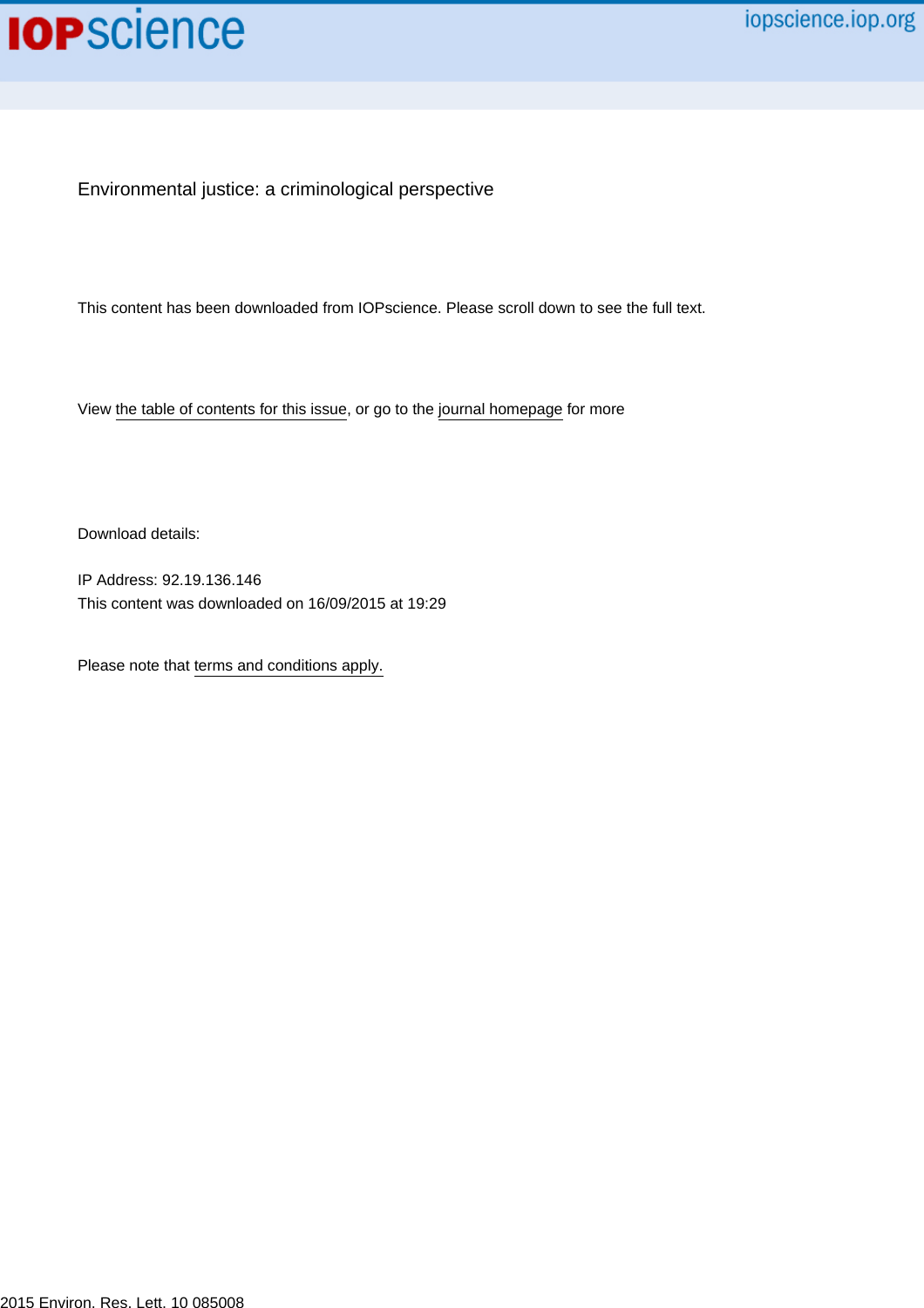#### **Environmental Research Letters**

Michael J Lynch<sup>[1](#page-1-0)</sup>, Paul B Stretesky<sup>[2](#page-1-0)</sup> and Michael A Long<sup>[2,3](#page-1-0)</sup>

Author to whom any correspondence should be addressed.

Keywords: environmental justice, criminology, green criminology

#### LETTER

33620-8100, USA

### Environmental justice: a criminological perspective

#### OPEN ACCESS

CrossMark

RECEIVED 28 May 2015

REVISED

#### 8 July 2015 ACCEPTED FOR PUBLICATION

22 July 2015

PUBLISHED 20 August 2015

#### Content from this work may be used under the terms of the [Creative](http://creativecommons.org/licenses/by/3.0) [Commons Attribution 3.0](http://creativecommons.org/licenses/by/3.0) [licence.](http://creativecommons.org/licenses/by/3.0)

Any further distribution of this work must maintain attribution to the author(s) and the title of the work, journal citation and DOI.



#### Abstract

This article examines studies related to environmental justice in the criminological literature and from a criminological perspective. Criminologists have long been concerned with injustices in the criminal justice system related to the enforcement of criminal law. In the 1990s, following the emergence of green criminology, a handful of criminologists have drawn attention to environmental justice as an extension of more traditional criminological studies of justice and injustice. Relevant criminological studies of environmental justice are reviewed, and suggestions for future environmental justice research are offered.

<sup>1</sup> Department of Criminology and Associated Faculty, The Patel School of Global Sustainability, University of South Florida, Tampa, FL

<sup>2</sup> Department of Social Sciences and Languages, Northumbria University, Lipman Building, Newcastle upon Tyne, NE1 8ST, England<br><sup>3</sup> Author to whom any correspondence should be addressed

E-mail:[radcrim@tampabay.rr.com](mailto:radcrim@tampabay.rr.com), [paul.stretesky@northumbria.ac.uk](mailto:paul.stretesky@northumbria.ac.uk) and [michael.long@northumbria.ac.uk](mailto:michael.long@northumbria.ac.uk)

This article examines research on environmental justice from a criminological perspective. Environmental justice is a criminological concern for two primary reasons. First, criminologists have long addressed issues of justice and injustice, but have largely confined those studies to examinations of criminal justice processes. Such criminal justice studies examine whether the application of law produces 'just' or'fair' outcomes, and has relevance to examinations of the distribution of environmental harms and differentials in the enforcement of environmental regulations with respect to the effect community class, race and ethnic composition may have on those decisions. In addition, environmental justice encompasses a broader notion of social justice relevant to some types of criminological research and theories that deal with the philosophy of justice. Second, as a form of injustice, differential exposure to environmental toxins across communities is also relevant to criminological research on state crime, corporate crime and state-corporate crime. State crime research can be employed to explore the ways in which state regulations are unequal in design or implementation and can be related to content of legal rules concerning the distribution and control of toxic and hazardous waste, the siting of waste storage and production facilities, and the enforcement of toxic and hazardous waste laws and differentials in enforcement across communities of color and in relation to community class composition. Corporate crime research examines

not only the illegal but also the socially injurious behaviors of corporations, and can therefore include studies related to the creation of environmental injustice by corporations. State-corporate crime research explores how corporate and state behavior intersects to produce the crimes of the powerful, and can be employed to examine environmental justice concerns (Barrett [2013\)](#page-5-0).

Below, we begin with a discussion of background issues related to the study of justice within criminology. Next, we review the small universe of criminological studies on environmental justice issues and discuss the contributions that literature has made to the larger environmental justice literature. We make three arguments about criminology and environmental justice. First, criminologists have tended to ignore environmental justice as an important dimension of its broader definition of justice. Second, the handful of existing criminological studies contributes to knowledge of environmental justice. Third, much work remains for criminologists to undertake to more fully incorporate the concept of environmental justice within the criminological literature.

#### Background

A core area of research within the field of criminology is the examination of the process of justice and whether criminal justice processes mete out justice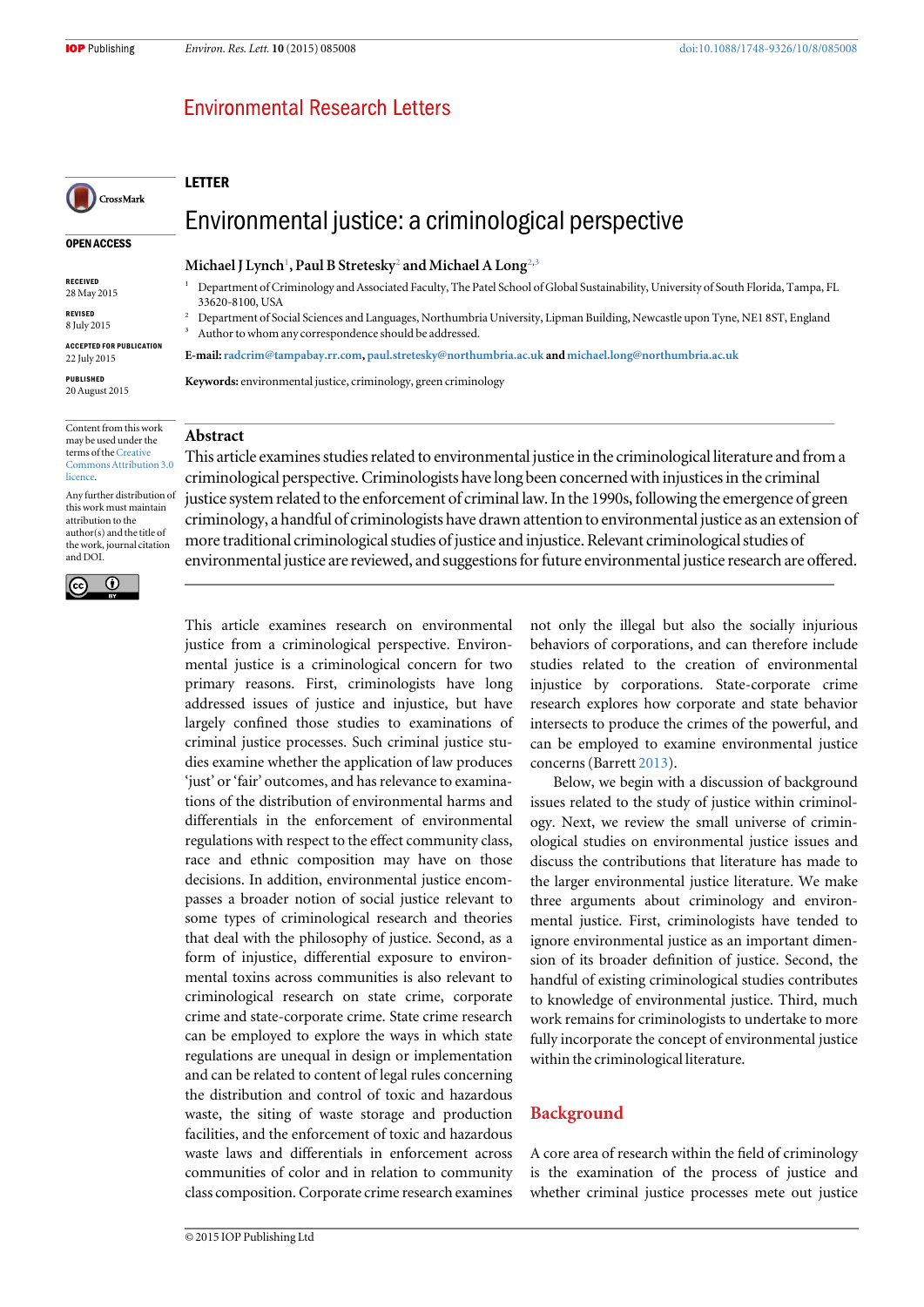fairly. Generally such studies include examinations of justice processes, their efficiency and outcomes. One of the important subfields within that literature (also referred to as criminal justice) is whether criminal justice processes display signs of class, racial, ethnic and gender inequality. Numerous books and articles have been written on these topics. Rarely, however, does that literature consider the association between class, race, ethnicity and environmental justice, or whether justice processes exhibit class, racial and ethnic biases related to the control of environmental pollution/destruction or in the application of punishments and other social control responses designed to contain environmental crime and injustice. The latter issues have been incorporated into the criminological literature as an extension of 'green criminology' (Lynch [1990](#page-6-0)). Despite growing interest in green criminology over the past decade, little green criminological literature addresses environmental justice issues (Zilney e*t al* [2006](#page-6-0)), and environmental justice studies have yet to penetrate into more traditional or orthodox forms of criminological/criminal justice research.

Why should criminologists be concerned with environmental justice? Traditionally, the scope of criminology and criminal justice is quite narrowly defined by the criminal law and the specific kinds of criminal justice processes designed to enforce the criminal law and assign criminal law penalties. Criminologists have criticized this narrow view of crime and justice dating to the early 1900s (Lynch and Michalowski [2006\)](#page-6-0), highlighted by Edwin Sutherland's proposal for expanding the scope of criminology to white-collar and corporate crime in the 1930s and 1940s. As Sutherland noted, the criminal law was often constructed in ways that focused attention on the behavior of the powerless. As a result the vast majority of offenders found in the criminal justice system were low-income defendants. Sutherland, however, noted that the upper class also committed crimes, but that their crimes were not defined in the criminal law proper and were instead often included in non-criminal mechanisms such as civil, regulatory and administrative law. Sutherland argued that the difference between these 'white collar'/'corporate crimes' and the street crimes criminologists were much more likely to study was not their nature, but was merely a matter of the specific kinds of laws that were applied to those behaviors. Sutherland's argument gave rise to decades of research on corporate and white-collar crime. Those arguments were expanded upon by radical criminologists beginning in the late 1960s and early 1970s, but it would be decades before criminologists suggested that special attention ought to be directed toward environmental crime and (in) justice, or what criminologists now call green crime and justice issues.

In short, orthodox criminology had limited the discussion of crime and justice to the criminal law, and created a limited concept of justice defined by the criminal law alone. Omitted from that definition were larger questions about justice, including social justice issues raised by radical criminologists beginning in the late 1960s. The concept of social justice led radical criminologists to rely on an alternative concept of crime as a social harm, one that violated basic human rights (Schwendinger and Schwendinger [1970,](#page-6-0) [1972](#page-6-0), [1977\)](#page-6-0). Building on that social justice or harms based approach, it was the late 1990s before criminologists suggested that one of the social justice issues that had been neglected even among radical criminologists was the problem of environmental justice and the unequal distribution of pollution and variability in the social control of pollution across communities with varying racial, ethnic and class compositions.

#### Criminology and environmental justice

Lynch and Stretesky [\(1998](#page-6-0); see also Lynch and Stretesky [1999](#page-6-0)) carried out the first discussion of environmental justice within the criminology literature. Building on environmental justice research by sociologists such as Bullard ([1983](#page-5-0), [1990\)](#page-5-0) and legal scholars such as Lavelle and Coyle [\(1992](#page-6-0)), Lynch and Stretesky provide the groundwork for undertaking criminological studies of environmental justice. In brief, they argue that the study of environmental justice illustrates contentions set out concerning race and class bias in the law and criminal justice processes that had been proposed by radical/Marxist criminologists (e.g., see Lynch and Michalowski [2006](#page-6-0)). Lynch and Stretesky argued, therefore, that the study of environmental justice issues provided furthered evidence of the claims made by radical criminologists and also illustrated how radical and green criminology overlapped.

Shortly thereafter Stretesky and Lynch [\(1998](#page-6-0)) published an expanded discussion espousing a criminological view of environmental justice related to the production of corporate environmental violence (CEV). In that argument, Stretesky and Lynch suggested that the deleterious effects of corporate pollution that unequally impacted minority communities should also be treated as a form of CEV. Here, the theoretical (rather than the legal) point was that pollution could be identified as a form of assault (violence) that occurs when corporations pollute the environment, and that the problem of CEV was particularly detrimental to minority communities since this is where environmental pollution was concentrated. They illustrated that contention with an empirical analysis of the characteristics of communities where accidental chemical releases (ACRs) occurred in Hillsborough County, Florida, finding statistical evidence of a race effect.

Stretesky and Lynch [\(1999](#page-6-0)) expanded on their earlier work on environmental justice adding one of the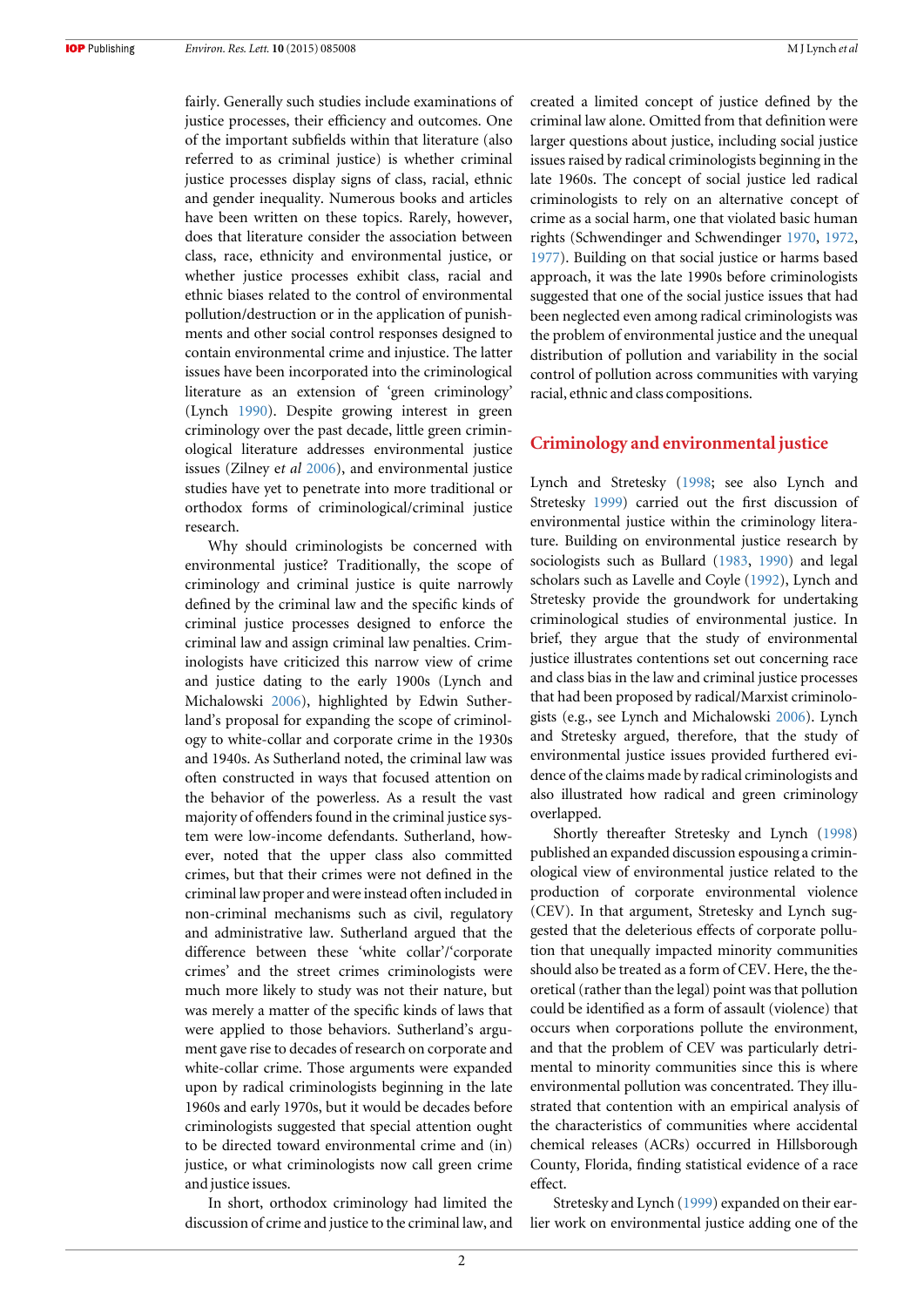earliest studies of the association between ACRs and environmental justice to the literature. Here, the argument centered on two issues. First, Stretesky and Lynch argued that if ACRs could be demonstrated to have a pattern, then those kinds of releases had a structural dimension, and ACRs were not really 'accidental' or random. Second, they hypothesized that the pattern of ACRs would be similar to the pattern of pollution. The empirical analysis associated with that work demonstrated that ACRs in Hillsborough County, Florida indeed had a pattern, and that the pattern was associated with the concentration of minorities, but particularly the proportion of a community that was African American.

At about the same time, Stretesky and Hogan ([1998\)](#page-6-0) published a study on the siting of polluting facilities using census-tract time-series data on NPL sites in Florida. They found that Blacks and Hispanics were more likely to reside near Superfund sites than whites—indicating that Florida was also the location of environmental injustice. An important feature of Stretesky and Hogan's research is that they examined the changing demography around Superfund sites over time. They discovered that the association between race, ethnicity and proximity to Superfund sites increased over time. The researchers also found that when controlling for race and ethnicity, income was not related to the geographic distribution of Superfund sites.

Stretesky and Lynch ([2002\)](#page-6-0) expanded the criminological discussion of environmental justice in an empirical assessment of the proximity of public schools to environmental hazards in Hillsborough County, Florida. In this analysis they discovered that schools with a higher proportion of African Americans and Hispanics were closer to environmental hazards. On a broader level, Stretesky ([2003\)](#page-6-0) found that air lead levels were unevenly distributed across the US and were higher in African American communities. That study has criminological relevance with respect to studies which indicate that communities with high levels of air-lead pollution also had higher rates of crime (Stretesky and Lynch [2001,](#page-6-0) [2004\)](#page-6-0), and were later replicated in Hillsborough County, Florida by Lersch and Hart [\(2014\)](#page-6-0) with similar findings. In another series of studies, Lynch *et al*[\(2004a,](#page-6-0) [2004b\)](#page-6-0) and later Jarrell and Ozymy ([2010\)](#page-6-0) examined the distribution of environment violations in the petroleum industry. Those studies also found evidence of environmental injustice. Lynch, Stretesky and Burns found evidence of unequal punishments for corporations that violated environmental laws related to community race and class characteristics. Jarrell and Ozymy's study draws particular attention to environmental justice issues related to air pollution upset events—unplanned emissions above legally allowable limits that occur during 'maintenance, startup, or shutdown activities …' (Texas Commission on Environmental Quality [2014](#page-6-0)). As the authors note, upset events receive little attention from the US EPA or state regulators, and the health and environmental justice consequences such events pose for minority and low-income communities have been largely ignored. Finally, in a recent study, Kosmicki and Long ([2015\)](#page-6-0) examined environmental inequality in areas surrounding coal-fired and nuclear power plants in the United States. The empirical results revealed that higher percentages of minorities and people living in poverty resided closer to coal-fired power plants compared with areas containing nuclear power plants or no power plants at all.

In an effort to illustrate a closer connection between criminal justice research and the study of environmental justice, Lynch and Stretesky [\(2013](#page-6-0)) examined the distribution of community water monitoring organizations across the US. In the US, community water monitoring organizations are considered to be informal forms of social control, and employ community monitors to provide water pollution data to the US Environmental Protection Agency, which the EPA uses to help enforce environmental regulations. The US EPA also provides resources to communities to help establish these programs. Lynch and Stretesky found that race and ethnicity of a community were negatively associated with the presence of a community water monitoring organization, and that conversely, median community income was positively associated with the presence of a community water monitoring organization. Thus, race, ethnicity and class appear to affect whether communities become engaged in informal water monitoring, and may be impacting how the EPA funds and selects communities for inclusion in those types of monitoring programs.

These few studies comprise nearly the entire empirical criminological literature on environmental justice (see also, Stretesky *et al* [2010](#page-6-0), Stretesky and Knight [2013\)](#page-6-0). Green criminologists have drawn attention to the issue of environmental justice in other works that are often theoretical (e.g. Brisman [2008\)](#page-5-0), and in those that focus on nonhuman animal justice issues (e.g. Beirne [1999,](#page-5-0) [2002](#page-5-0), [2007](#page-5-0), [2009\)](#page-5-0). To be sure, these studies find results similar to those discovered in environmental justice studies performed by sociologists, geographers, political scientists and public health researchers (e.g., Brulle and Pellow [2006,](#page-5-0) Mohai *et al* [2009\)](#page-6-0).

In light of the focus of this special issue, the next section addresses environmental justice issues toward which criminologists ought to direct attention to make substantial contributions to the environmental justice literature and toward exploring environmental justice policies. Criminologists often study policies and are trained to do so. Yet, most have not applied their considerable talents to examinations of the effectiveness of environmental justice policy or more global research on environmental justice issues.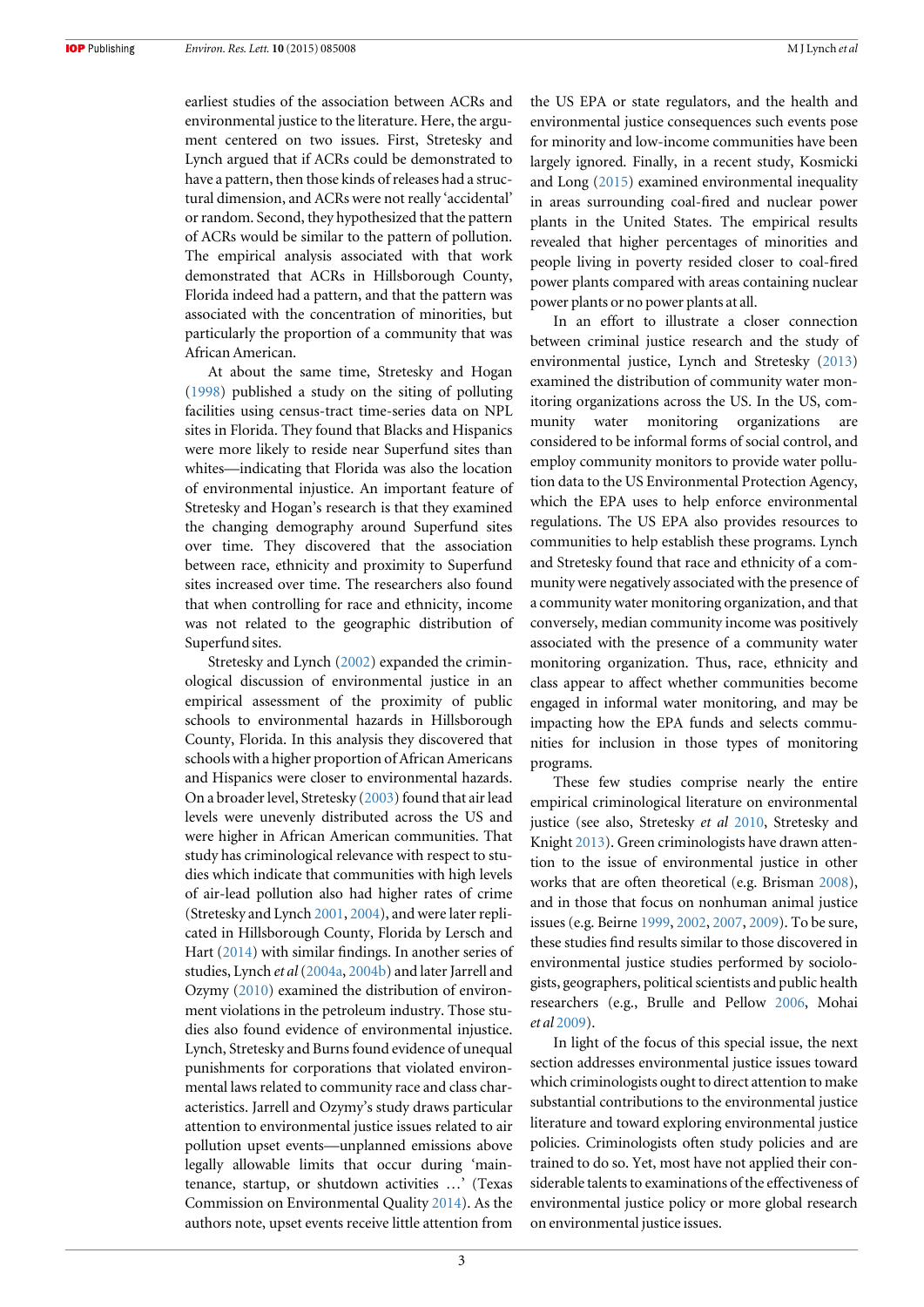#### <span id="page-5-0"></span>Future concerns, criminology and environmental justice

As illustrated above, the criminological literature on environmental justice is rather small and has yet to address a wide array of issues. In this section we explore some issues that criminologists as well as environmental justice researchers in other disciplines can examine. Some of these issues have received limited attention in the literature in different disciplines, but much more work on these issues is needed to fully understand and appreciate the scope of environmental justice issues and the ways they can be addressed.

#### Capitalism and environmental justice

Across disciplines an increasing number of studies have devoted some attention to the connection between political economic theory and environmental problems. As Deutz ([2012\)](#page-6-0) recently argued, studies of environmental justice tend to overlook framing the analysis within political economic theory and in particular with respect to Marx's theory of class conflict (see also, Ash and Boyce 2011, Banzhaf 2012, Ash *et al* 2013, Martin *et al* [2013](#page-6-0)). Green criminology, originally proposed as an extension of radical/Marxist criminology and its focus on political economic analysis, has also taken up the connection between capitalism, environmental destruction and environmental justice issues (Lynch *et al* [2013](#page-6-0), Stretesky *et al* [2013](#page-6-0)). Central to that analysis is how the treadmill of production (Schnaiberg [1980\)](#page-6-0) intersects with the world system of capitalism to structure ecological inequality across and within the nations of the world (Stretesky *et al* [2013](#page-6-0)). More traditional analyses concerning the international manifestations of environmental justice tend to frame environmental justice issues within the context of theories of development, overlooking the important theoretical and practical connection between economic development, capitalism, the treadmill of production and the global world system of capitalism, on the one hand and the international production of environmental justice particularly for peoples in developing/under-developed regions. While there has been empirical support for political economic explanations of international patterns of ecological destruction (e.g., Jorgenson and Clark [2011](#page-6-0), Jorgenson *et al* [2011](#page-6-0)) that argument has not been extended to the study of international environmental justice. At issue in such an approach is explaining the connection between various forms of environmental injustice experienced by people within different nations and their shared position within the global capitalist system. Criminologists can contribute to this work by examining how laws facilitate ecological withdrawals and additions both between and within countries.

#### Social movements and environmental justice

This issue has received attention outside of criminology, but within criminology, little effort has been made to address the relevance and importance of the connection between social movements and environmental justice (Stretesky *et al* [2011](#page-6-0), [2012](#page-6-0), Canales *et al* 2012, Jarrell*et al* [2013\)](#page-6-0), and conceptualizing social movements as part of the solution to social/environmental injustice. As Canales, Ozymy and Jarrell note, social movements play an important role in establishing conditions conducive toward remedying environmental injustice. Generally, however, criminologists tend to overlook social movements as an important source of social change and instead concentrate their efforts on promoting change from within the criminal justice process. Such views overlook the role that community-based social movements can and have played in promoting justice, and that informal social movements that begin in communities may have a greater impact than social change strategies that emerge within state/institutional settings. Moreover, attention to social movements and community concerns should play an important role in identifying the needs of communities and how formal institutions can be reconfigured to help met those needs. The more general history of the environmental justice movement is an illustration of that point, one that has been glossed over by criminologists because of the typically narrow concept of justice they employ. In short, criminologists can learn much about the definition of justice and implementing programs of change by studying environmental justice and environmental justice social movements.

#### Social justice dilemma

Social justice movements tend to seek solutions to unequally distributed environmental hazards and unequal social control responses to environmental hazards promoted by governments. Those responses often involve community clean-up activities, but fail to include community responses that members of affected communities may also need. For example, people in communities impacted by environmental injustice may require other forms of social aid, an issue social work literature has addressed in recent years (Dominelli [2012\)](#page-6-0). Social workers have been involved in helping communities recover from large-scale environmental disruptions as well as sever instances of environmental justice (Dominelli [2012\)](#page-6-0). Generally, however, there is lack of public funding to provide support services for victims of environmental injustice. As a discipline, social work is only beginning to establish plans for this type of service delivery. Outside of social work, there is a need to recognize that the services social workers can provided to community members impacted by environmental injustice can make important differences in peoples' lives, and there is a need for those in other disciplines to address the way in which access to social workers can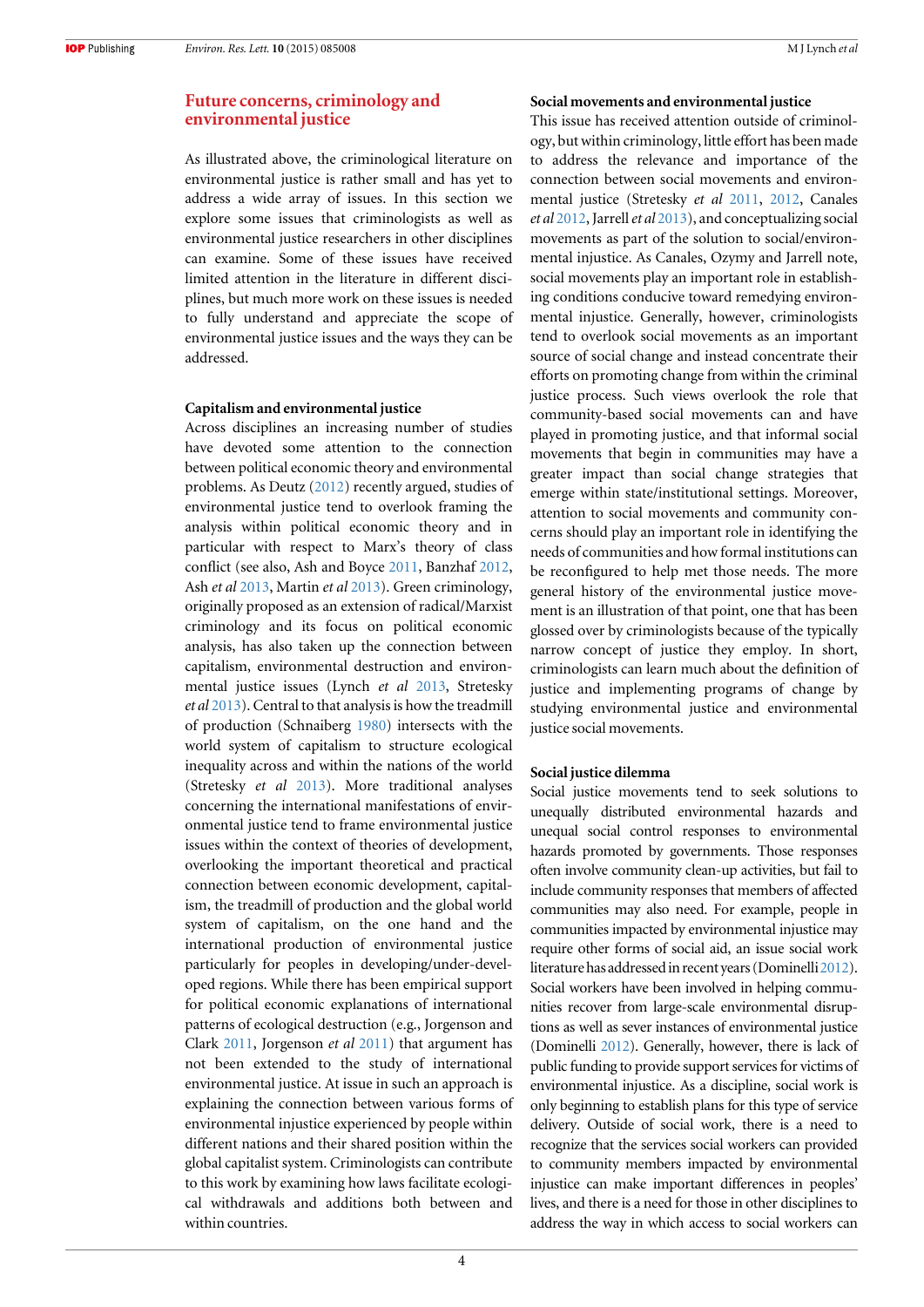<span id="page-6-0"></span>help mitigate the deleterious impacts that stem from community situations defined by a context of environmental injustice.

Moreover, one can image that other forms of help are required by those in affected communities. These interventions may include not only those provided by the community social worker, but the mental health professional as well. To be sure, these are ambitious ideas and projects, but such interventions are likely needed by people in affected communities to help them address illness, loss of loved ones, or community relocation.

#### The corporate dilemma

Corporations generate significant volumes of pollution, particularly toxic pollution. Those pollutants are, as numerous environmental justice studies indicate, unequally distributed and have greater adverse impacts for African-America, Hispanic and low income communities (e.g., Morello-Frosch and Jesdale 2006, Downey and Hawkins 2008, Chakraborty [2009,](#page-5-0) Crowder and Downey [2010](#page-5-0), see also Dobbie and Green 2015). Much of the pollution produced by corporations is legally emitted under current laws, but that does not mean that corporations should not seek to improve their environmental records by minimizing the ecological and social harms they generate. The dilemma here is one related to meeting legal requirements, which corporations often have a hand in shaping through various lobbying efforts, versus the idea of corporate social responsibility and enhanced efforts to constrain corporate pollution for the social good. This is, many would argue, a largely philosophical debate that involves allegiance to free-market economic thinking against public health studies that illustrate the harms corporations produce through environmental pollution. This debate is not easily solved, and unfortunately in the criminology literature, little criticism is directed toward corporations and the roles they play in facilitating environmental injustice. Generally, even studies that discover environmental injustice do little to suggest that corporate behavior must be changed to solve the problem of unequal exposure to environmental toxins and hazards. Green criminologists in particular, however, have taken up this type of argument, which is one we suggest other environmental justice researchers might adopt.

Criminologists may also be interested in studying the way corporate organizations deny claims about the environmental harm. In criminology, the denial of harm is one type of technique that offenders use to neutralize social values and commit harmful acts (Sykes and Matza 1957). Criminologists could examine the way neutralization techniques are used to promote environmental problems that lead to environmental injustice. For example, criminologists could apply techniques of neutralization used by corporations to deny harm

caused by chemical releases, including carbon emissions that lead to climate change.

#### **Conclusion**

Criminologists have made rather modest contributions to the study of environmental justice. This is, in our view, unfortunate since a significant issue in the criminological literature centers around concepts of justice and whether state responses to offenders and victims are 'just.' Given their knowledge of theories of justice, one would expect that criminologists might be able to contribute more to the study of environmental justice than they have. Within criminology, green criminologists primarily study environmental justice issues, a rather recent new area of criminological research.

While criminological contributions to the study of environmental justice have been modest at best, there is a wide-range of environmental justice studies that ought to be of concern to criminologists. Whether or not criminologists take up the challenge of expanding their research on environmental justice issues is an open question. We hope some take up the challenge.

#### References

- Ash M and Boyce J K 2011 Measuring corporate environmental justice performance *Corp. Soc. Responsibility Environ. Manag.* [18](http://dx.doi.org/10.1002/csr.238) 61–79
- Ash M, Boyce J K, Chang G and Scharber H 2013 Is environmental justice good for white folks? Industrial air toxics exposure in Urban America *Soc. Sci. Q.* 94 [616](http://dx.doi.org/10.1111/j.1540-6237.2012.00874.x)–36
- Barrett K L 2013 Bethlehem steel at Lackawanna: the state-corporate crimes that continue to victimize the residents and environment of Western New York *J. Crime Justice* 36 [263](http://dx.doi.org/10.1080/0735648X.2012.752258)–82
- Beirne P 2009*Confronting Animal Abuse*(Lantham, MD: Rowman & Littlefield)
- Beirne P 2007 Animal rights, animal abuse and green criminology *Issues in Green Criminology* ed P Beirne and N South (Devon, UK: Willan) pp 55–86
- Beirne P 2002 Criminology and animal studies: a sociological view *Soc. Animals* 10 [381](http://dx.doi.org/10.1163/156853002320936845)–6
- Beirne P 1999 For a nonspeciesist criminology: animal abuse as an object of study *Criminology* 37 [117](http://dx.doi.org/10.1111/j.1745-9125.1999.tb00481.x)–48
- Banzhaf H S (ed) 2012 *The Political Economy of Environmental Justice*(Stanford, CA: Stanford University Press)
- Brisman A 2008 Crime-environment relationships and environmental justice *Seattle J. Soc. Justice* 6 727–907
- Brulle R J and Pellow D N 2006 Environmental justice: human health and environmental inequalities *Annu. Rev. Public Health* 27 [103](http://dx.doi.org/10.1146/annurev.publhealth.27.021405.102124)–24
- Bullard R 1983 Solid waste sites and the Black Houston community *Sociological Inquiry* 53 [273](http://dx.doi.org/10.1111/j.1475-682X.1983.tb00037.x)–88
- Bullard R 1990 *Dumping in Dixie*(Boulder, CO: Westview)
- Canales S, Ozymy J and Jarrell M L 2012 Risk assessment or risk acceptance: an activist's perspective on why the epa's attempts to achieve environmental justice have failed and what they can do about it *Environ. Justice* 5 [59](http://dx.doi.org/10.1089/env.2011.0031)–62
- Chakraborty J 2009 Automobiles, air toxics and adverse health risks: environmental inequities in Tampa Bay, Florida *Ann. Assoc. Am. Geographers.* 99 [674](http://dx.doi.org/10.1080/00045600903066490)–97
- Crowder K and Downey L 2010 Inter-neighborhood migration, race, and environmental hazards: modeling micro-level processes of environmental inequality *Am. J. Sociol.* [115](http://dx.doi.org/10.1086/649576) [1110](http://dx.doi.org/10.1086/649576)–49